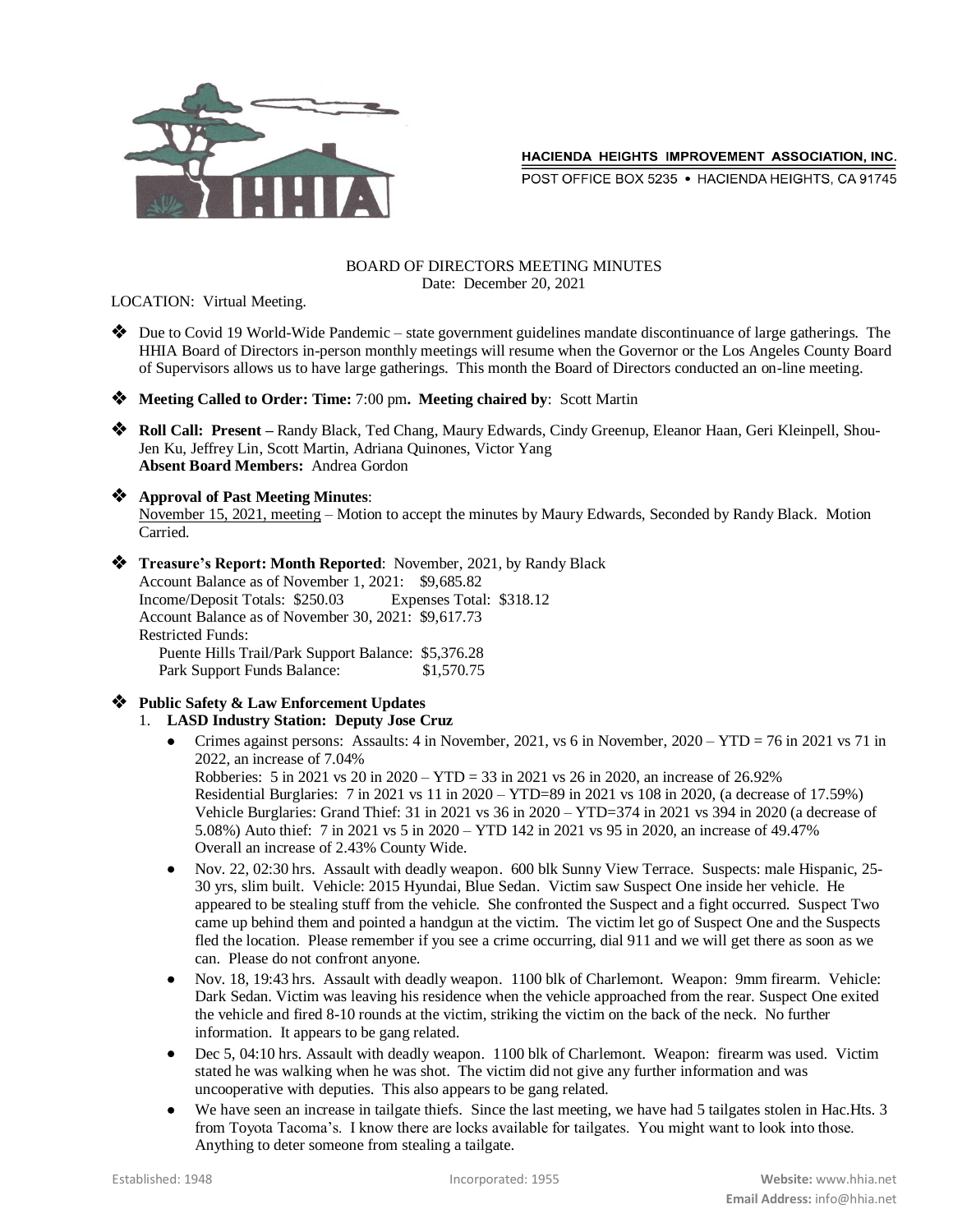- We have also seen an increase in Catalectic converters. Since the last meeting 4 were stolen in Hac.Hts. Two on Angelcrest Drive. One in Puente del Este area.
- A vehicle Robbery. He left a bank, parked his car at Colima and Azusa. He was gone about 15 minutes. When he returned found the window of vehicle was broken and \$7,500 in cash was gone. Caution when leaving a bank, be mindful of your surroundings. If someone is following you, call 911or go to a police station.
- Lastly, with the holidays and shopping, if you leave your vehicle be sure to put all packages in your trunk or take them home before going to a restaurant.
- Q&A:

 Q: There is a lunch truck which parks on the west bound side of Gale Ave., west of Hacienda Blvd. near a sign which states 1 hour parking. They park there over the 1 hour limit. Is this under Parking Enforcement? A: I will contact Parking Enforcement and I will go out there and talk with the owner.

 Q: There is a wide lane behind the JJ Bakery Bldg near Vons. The restaurant put up a big tent for outside dining. There is a space wide enough for two cars. However, they park their vehicle right next to the tent which blocks the lane so only one car can pass. I don't think that is legal. It has been there a long time since the pandemic started.

 A: I know the tent you speak of, I will talk to the owner/property manager and see if the lane is private property or if they have some kind of permit from the county. I'll get back to you.

 Q: I'm concerned regarding the area around Charlemont and the increased gang activity. It has been a subject on social media of people concerned for their safety. Does the sheriff's dept have a plan to make sure it doesn't get worse.

 A: We have the extra patrol car that helps monitor the known problem areas. There is also the gang unit which is aware of the Charlemont area. We do weekly monitoring of parolees which also helps.

 Q: Again on social media several people have been approached asking for money by drug addicts, particularly at night. Many people have stopped shopping at Vons because of these people hanging around. What can the Sherriff's Dept do to help people feel safe going to Vons.

 A: We have been patrolling the parking lots during the day time hours based on the calls we have received. I will see if we can increase the hours we patrol. Also, I will contact the property management or owners of the businesses to see if they can hire a security person to increase security for the patrons.

# 2. **CHP Santa Fe Springs Station: Ofc. Kevin Tao – Not in Attendance**

- **Ofc. Tao's email[: ktao@chp.ca.gov](mailto:ktao@chp.ca.gov) telephone #: 562-868-0503.**
- 3. **Mountains Recreation & Conservation Authority**: Kenn Hughes & Andrea Gullo
	- At the Hacienda Hills Trailhead, the hikers have been really responsible in obeying the rules in general. We're not getting any people in there after closing time, like we used to. That's a good thing.
	- At the top of the hill off of Skyline, we're getting activity, mostly illegal parking, some drinking, some latenight activity. We were closed for a couple of days this month because of the rain. We always close during and usually 1 to 2 days after rain, depending on how much rain we get. We always clean the drainage for run off.
	- $Q&A Q$ : On social media people are concerned regarding the possible taxing of homeowners in Hacienda Heights. Can you clarify that for us?

 A: Over a year ago, our Board contacted a consulting firm to explore the idea of possible taxes. Since the pandemic hit, our revenue has taken a hit of 20%. We have been operating on a shoestring budget and have cut a lot of things like ranger hours. We haven't filled a vacancy and we hardly have any staff as it is. Luckily, we were able to get some grants to keep us afloat and cover some costs. But that's not sustainable. So we are exploring ways on how we can continue with field clearance, Ranger patrol and other fire/wildfire prevention management and maintenance practices as well as public safety. Right now we're just exploring ideas – but not just specifically Hacienda Heights. It's all the communities around the preserve. We don't collect any property tax. We're not like cities. The only tax-based funding we have is Measure "M", Maintenance and Servicing. That is a very small portion of our funding. And there have been changes to the guidelines that changes how to spend that fund. We got the Cal Fire Grant and Rivers and Mountains Conservancy Grant. So we're able to conduct the field clearance for the next three years, plus we can have Goats come into the Hacienda Hills Turnbull Canyon area, hopefully starting in January. That is funded by our Cal Fire Grant.

 If they continue researching potential taxing, they will request more public input and suggestions in the future. Public Input: No Input this month

**Presentation:** No Presentation this month**.**

# **Community Representatives:**

1 **Representative 4th Supervisorial District: (Supervisor Janice Hahn) No Rep in Attendance** Scott: I have asked Lauren Yokomizu if she knows who Supervisor Solis' representative is for our area.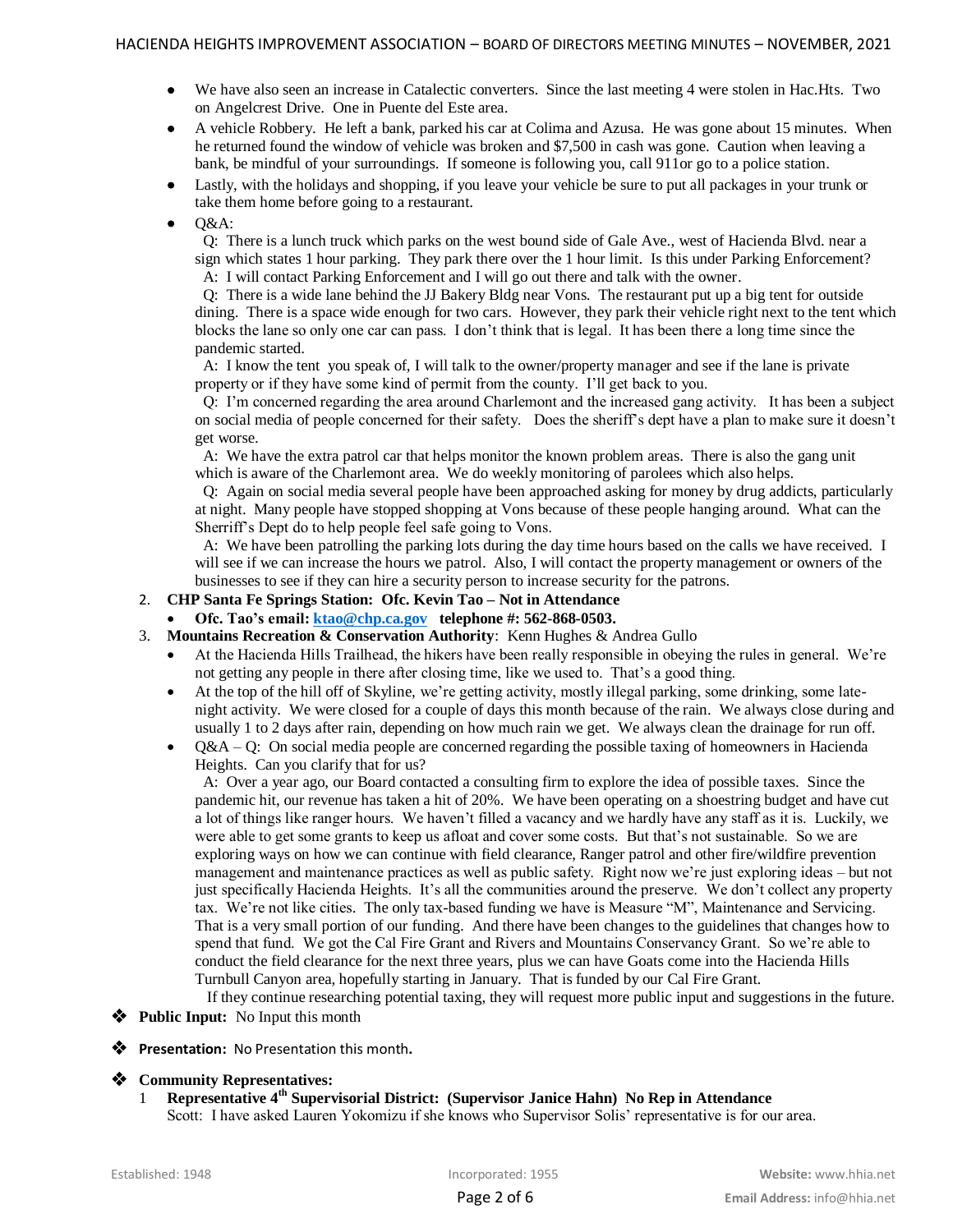# 2 **Representative 39th Congressional District: Abigail Fachtmann (Congresswoman Young Kim)**

- The Congresswoman Kim, and Congresswoman Raja Krishnamoorthi introduced the bipartisan Understanding the True Cost of College Act (H.R. 6002) to streamline and improve transparency of the financial aid process so students and families can better navigate decisions regarding the cost of college.
- The NASA Enhanced Use Leasing Extension Act of 2021 (H.R. 5746) that the Congressman helped introduce, also passed the House and would allow NASA to continue leasing, underutilized property to other organizations and agencies for space innovation
- Just last month, the Veterans and Family Information Act (H.R. 2093) that the Congressman lead with Congressman Jeffries was signed into law and will expand access to resources at the Department of Veteran Affairs by translating all their fact sheets into the 10 most commonly spoken languages
- The Congressman is also working to address the supply chain crisis, she co-sponsored the Ocean Shipping Reform Act of 2021, which passed the House recently. And she and Representative Sherrill led a bipartisan letter to House Speaker Pelosi and GOP Leader McCarthy calling for a bipartisan Select Committee to address the supply chain crisis.
- We also recently wrapped up our Congressional App Challenge and a five out of our 75 applicants were from Hacienda Heights.
- Q&A: Q: Will Hacienda Heights still be in Congresswoman Kim's district? A: We haven't seen the final district map but whatever happens it doesn't go into effect until the end of this term.

Q: Is Congresswoman Kim planning a Town Hall in Hacienda Heights?

A: We don't have a date scheduled yet. When we know I will let you know.

- 3 **32nd State Senate District: Kyle Miller (Senator Bob Archuleta) Not in Attendance**
- 4 **57th State Assembly District: Ramon Luquin Jr. (Assembly Member Lisa Calderon) Not in Attendance**
- 5 **DPW - James Yang Q&A**
	- Q: Scott: What is happening to the Tree Wells on Halliburton east of Hacienda Blvd? A: Don't know for sure. They may plant replacement trees or cover them with asphalt. I will find out and let you know.
	- Comment: Randy: Thanks and complimented the Traffic Light System at Stimson and Halliburton. Expects it will decrease the number of accidents at that intersection. James: Thank you, I will pass that along to our Traffic Engineer.
	- Q: What is status of Stimson and Colima No Right Turn on Red Signs & Left-Hand Turn Arrow Signals. A: We are purchasing the Left Turn Signals now and expect them to be installed in February. At that time we plan on submitting to the Board for a traffic regulation for No Right Turn on Red from Stimson to Colima. Once the Board approves that, we can fabricate the signs and install them.

# 6 **Hacienda Heights Librarian: Christina Cabrera-Labrador**

- Library is Closed Friday and Saturday for Christmas Eve and Day and New Years Eve and Day.
- 7 **Hsi Lai Temple: Ching Chausse Not in Attendance**
- 8 **LA Co Parks & Recreation**: **Brian Ceballos**
	- Hacienda Heights held 3 Winter Events. On Tuesday despite the Rain, the Hac. Hts. Community Center hosted its Holiday in the Park Event. Over 300 people attended. We provided: performances, hotdog meals, crafts, toy giveaways and other activities for the community. On Thursday, we held another event at Manzanita Park where we did popcorn giveaways, churros and choperodos and hot cocoa giveaways. We had a picture opt and kids riding trains and had raffle prizes, dance schemes and all that stuff. Then on Friday, we had our big event at Steinmetz Park with close to a thousand people attending. We had a real snow slide, a climbing wall and performances. We had a photo op and food galore. We had tacos, fruit bowls, cookies, popcorn, & hot cocoa. Public Health came out and gave booster and regular Covid-19 shots. And then we had many, many community groups, HHIA being one of them. I want to thank Scott and Maury and everybody in attendance who helped out and participated. We really appreciate it.
	- We will be closed on Dec.  $24<sup>th</sup>$  and  $25<sup>th</sup>$  and next week on the  $31<sup>st</sup>$  and Jan.  $1<sup>st</sup>$ .
	- We're very excited to host HHIA's first in-person meeting next month and we look forward to incorporating more activities and programs once we have dates confirmed
	- At the Hac Hts Comm. Cntr, we just started a senior program activity, which runs Monday through Friday, 9- 12. It's free for those 60 and over and we have activities such as physical activities, ping pong, board games, stretching and walking exercises and other special activities, like karaoke or even a Friday movie night. We're hopeful next month to incorporate additional programs like computer classes, maybe even Yoga and Tai Chi. Look out for more on that. We also have our contract classes, which are fee based. You can find out all of our classes at our website at Parks.LACounty.Gov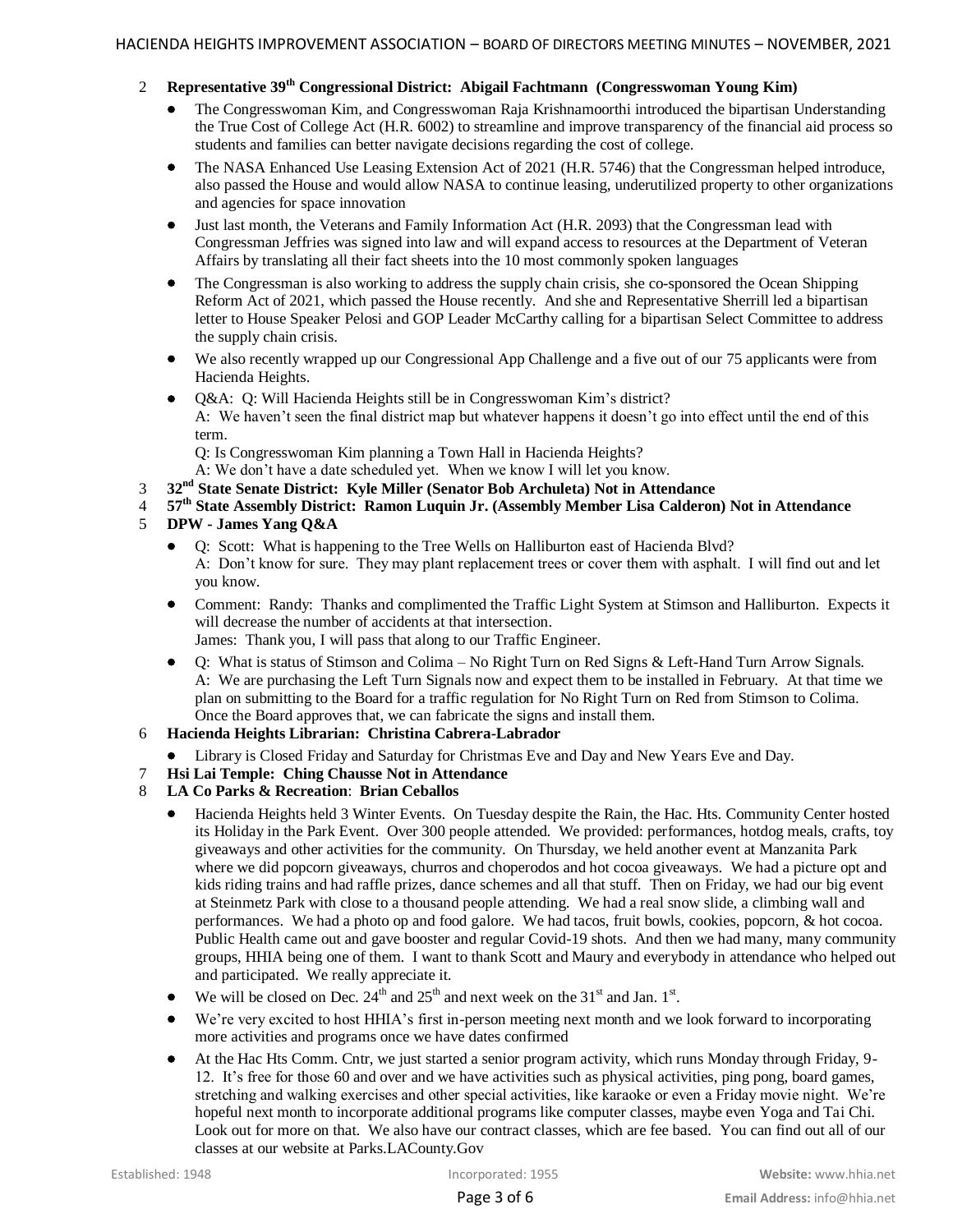# 9 **Valley Vista**: **Angie Valenzuela**

 SB1383 was actually passed in 2014. There is now mandated organics recycling collection. It started with commercial and that has already started in the county. Beginning January, 2022, residents throughout California will be recycling their organics which are basically food waste, scraps, green waste. It is a huge undertaking. Valley Vista Services is under LA County Public Works with its contract to serve and collect waste in the Hacienda Heights area. Some cities have started training education programs for the community. LA County, as I understand it for Hac Hts is looking at sometime this summer, 2022, to roll out residential recycling. You will be hearing more. Valley Vista Services has put together a team that will be educating the community. Having community meetings, basically to talk about what is going to be happening.

We all in California will be separating our food scraps, our organics, and placing them separately from our regular trash.

SB1383 was basically an effort to reduce organics that go into the landfill, because they want to reduce the shortlived climate pollutants. A lot of organics produce methane gas. These pollutants cause health conditions like asthma and climate change.

In LA County and Hacienda Heights, we're going to be putting those organics into a plastic bag and then they're going to be going into your green waste.

Valley Vista Services will be working with Public Works. There will be a community roll-out Plan so everybody will be educated. They are putting a video together which will be really good to put on the website, to see how it's all going to be done.

In the next couple of months, you'll be hearing more. We'll have somebody try to get on the agenda maybe in February or March, when we have a better idea, to give a presentation before the Board of HHIA.

- Angie and Scott will talk off line. VVS will be tentatively scheduled to present at the February meeting.
- For the Holidays Christmas tree recycling will go from December 26 to January  $14<sup>th</sup>$ .
- VVS will be scheduling a Community Clean-up in March.

### 10 **Street Sweeping/ No Parking Signage – Discussion James Yang & Ted Chang**

- Ted: How do we get No Parking Signs for when Street Sweeping is scheduled? There are places where vehicles seem to be permanently parked so the Street Sweeper never cleans the same curb areas. This causes weeds and debris to accumulate. Some of the vehicles are RV's in which people are occupying which causes other types of debris.
- James: To start the process to get No Parking Signs for when Street Sweeping is scheduled requires submitting a request to Public Works. Or you can send the request to me. Describe the situation and location of the problem areas. If there is a parked car obstructing the street sweepers from doing its job effectively, we'll look into it and make sure that is the case. Then they will go ahead and start the process which currently takes 12 to 18 months, because they have to do multiple community outreaches to make sure everybody is aware of the signs coming so nobody is surprised.

 To be honest these signs will not deter RV parking because they only have to move it once a week. The 72 hour parking limit has a better impact although some just move 6 inches to start the next 72 hour limit.

#### 11 **President's Updates**: **Scott Martin**

- December 1, 2021, Orange Grove Middle School Principal doctor David Nieto, shared with me that his school was selected for a school to watch validation visit. This prestigious national designation validates the work that Orange Grove has done in four key areas. You board members remember, just before we started breaking and doing virtual meetings for covid, a few times his students came in and presented to us. The four key areas they look at are academic excellence, developmental responsiveness, social equity and organizational structure. Principal Nieto had asked for a representative from the HHIA to describe to the panel the collaborations students have had with the HHIA. I unfortunately was unable to attend. It was short notice, but I did present on behalf of HHIA just a piece to share when his students came, the things that they talked about, and recognizing the great efforts that all his students and he is making in creating future leaders in their programs.
- December 8, 279 newsletters (December, 2021) were mailed. I want to thank two board members for contributing articles, Geri Kleinpell and Maury Edwards, and also past President Mike Williams. I also had included a piece Andrea Gullo had given me on some other issues throughout December.
- I did continue to forward to this board information regarding the draft maps being shared by the Citizens Redistricting Commission, proposing new districts in LA County. I spoke once during public input and submitted a map. We asked for two things, first, that both Hacienda Heights and Rowland Heights remain in the same district as unincorporated areas, and the second, that we would remain in District four. As you all know, by now, one of those was, I'd like to say, honored. I don't know that it was, I'd like, to think we had some impact in, that, Rowland Heights and Hacienda Heights are still in the same district, but we are in District one supported by Supervisor Hilda Solis.

# 12 **Disaster Preparedness – Communications & Pet Emergency Supplies – Presentation**: **Maury Edwards**

Get your copy of "Get Ready – Stay Ready…Personal Preparedness Challenge". It is available on the Home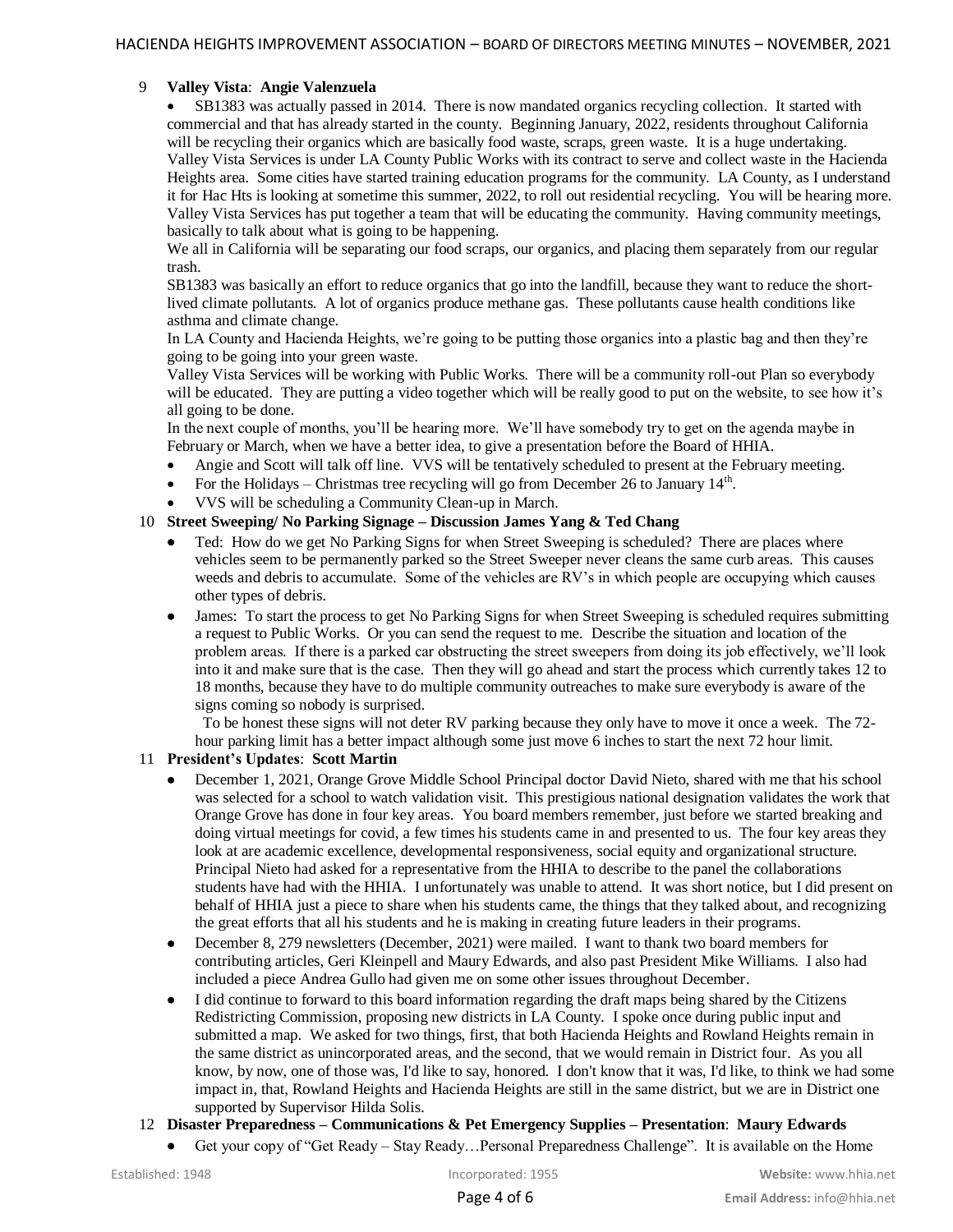Page of HHIA.net – under EMERGENCY PREPAREDNESS.

- This is the January, "Communications", and the December, "Pet Emergency Supplies", Challenges. This completes the Personal Preparedness Challenge Presentation of 2021.
- If you would like a copy of the Power Point presentation, email Maury.Edwards@HHIA.net and request a copy.

### **Treasurer's Report: Consent Items**

- 1 December 6, 2021, a check in the amount of \$262.80 to Discover Print was given for 300 December, 2021 **Newsletters**
- 2 December 8, 2021, \$150 was added to the Bulk Mail account. So we can mail those newsletters and any future bulk mailings

### **Old Business:**

- 1 **Did not have to spend \$100 for Additional Insured Certificate of Liability. Milikan & Assoc.........Scott Martin**
	- I wanted to follow up, in the last meeting, I had received permission from the board to spend \$100 that we were told by Milikan Associates, who handles our liability insurance policy. That we had to spend \$100 to have some special certificate of liability, naming additional Insurers. And this was related to the LA County Parks and Recreation Departments, Core and Community Partnership Program. So, when I called back to say, "OK, I have permission, let's go", I found out the individual, who told me that, no longer works there. There was another person, Natalie, who we've worked with in the past. Natalie said, "I don't know what you're talking about. No, we don't charge \$100." So we didn't have to expand that \$100. I just wanted to get you up to speed on that.
- 2 **What action did this Board take: CHiP's For Kids Toy Drive**.......................................................... Scott Martin
	- We don't have a representative for the Highway Patrol tonight. Did we ever come together and collect any toys for the Chip's for kids toy drive? So we didn't get a chance to pull that off this year. A lot of things are getting in the way and I appreciate that. Maybe next year, we can make a real good, solid effort. For quite a few years, when we met in person, in the school district board room, we were able to collect toys. And it would be a great thing if we could do that, and hang our hat on it, and say that these came from the residents of Hacienda Heights sponsored by the HHIA. So, we will try to make sure we do better with that next year.

### 3 **Update on 2022 Election**...................................................................................................................... Scott Martin

 Just a real quick update on the 2022 elections. As everybody knows, we are 12 board members, and our terms are divided. Every board member has a two-year term and can have three of those, which is six years. Every year, there will be six individuals who have either their one term has ended and then they have to be an incumbent and say that they will go again or they termed out. So, initially, we had just Eleanor who was going to step down after her first term. And then we would have had five board members incumbents and two nominees. Unfortunately, Victor Yang has decided to step down as well as he focuses on other priorities. And so it dropped us down to six. And our bylaws allow because there were only six, those will replace the six. So we didn't have to do an election this year and this will all be done Viva Voce. And the official stuff will happen on January 24th.

#### **New Business**

- 1 **Present Draft of 2022 Annual Budget**................................................................................ Randy Black, Treasurer
	- Last month we presented the draft budget. Myself, Scott, Maury and Victor put that together and we have not received any feedback or comment back. I'm assuming that everybody was OK with what we presented. I would propose that we make a motion and accept the draft as a final version of the budget for 2022. Geri Kleinpell moved to accept the 2022 Budget. Maury Edwards seconded the motion.
- 2 **Core & Community Partnership Program Contract** ...................................................................... Scott Edwards
	- I went back and forth with this new, newly formed group, as part of the Parks and Recreation Department, who, with the greatest intentions to try to get people who want to use their facilities, more involved in many different ways. To gather and provide community hours so that they can not only use the facilities, but they also will be a Partner is the bottom line. Well, there was a long contract that came along with this. And in reviewing the contract, everything was OK. With the exception, I had a little bit of a challenge with the fact that the contract in terms and conditions requires that on any documentation, poster, or banner, that we have, where we advertise our using the Hacienda Heights Community Center as a place for our meetings, we must give acknowledgement through logos, according to the contract, the District, we are in District one, and a logo for the Department of Parks and Recreation. I had issues with having to have that. It doesn't have to be on our agenda. But let's say we were at, the Hsi Lai Temple, or we were at the Vons Parking lot, and we're advertising our organization, and oh, by the way, we have our meetings at HHCC. If we do that, we have to have those two logos. If we're somewhere that we're not advertising our meetings, we're only advertising HHIA. We don't have to have the logos.

 Well, I brought the officers of the corporation together just to vent a little and have them get me off the edge of the cliff. They came up with some excellent ideas on what we can do, one of those being on anything that we